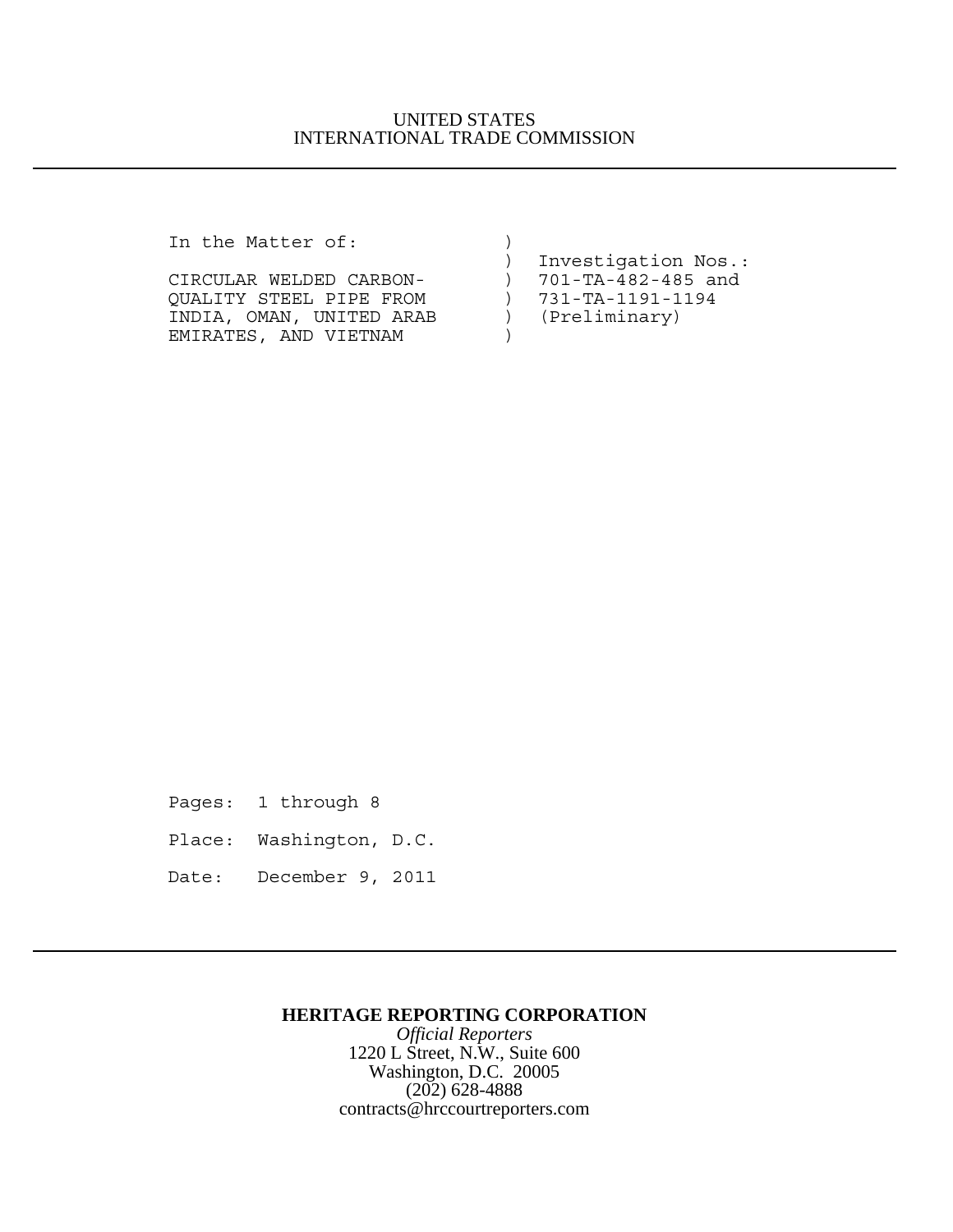### THE UNITED STATES INTERNATIONAL TRADE COMMISSION

| In the Matter of:        |                            |
|--------------------------|----------------------------|
|                          | Investigation Nos.:        |
| CIRCULAR WELDED CARBON-  | $) 701-TA-482-485$ and     |
| OUALITY STEEL PIPE FROM  | $) 731 - TA - 1191 - 1194$ |
| INDIA, OMAN, UNITED ARAB | (Preliminary)              |
| EMIRATES, AND VIETNAM    |                            |

Friday, December 9, 2011

Courtroom B U.S. International Trade Commission 500 E Street, S.W. Washington, D.C.

The Commission meeting commenced, pursuant to Notice, at 11:00 a.m., before the Commissioners of the United States International Trade Commission, the Honorable DEANNA TANNER OKUN, Chairman, presiding. APPEARANCES:

On behalf of the International Trade Commission:

Commissioners:

DEANNA TANNER OKUN, CHAIRMAN IRVING A. WILLIAMSON, VICE CHAIRMAN DANIEL R. PEARSON, COMMISSIONER (Via Telephone) SHARA L. ARANOFF, COMMISSIONER DEAN A. PINKERT, COMMISSIONER DAVID S. JOHANSON, COMMISSIONER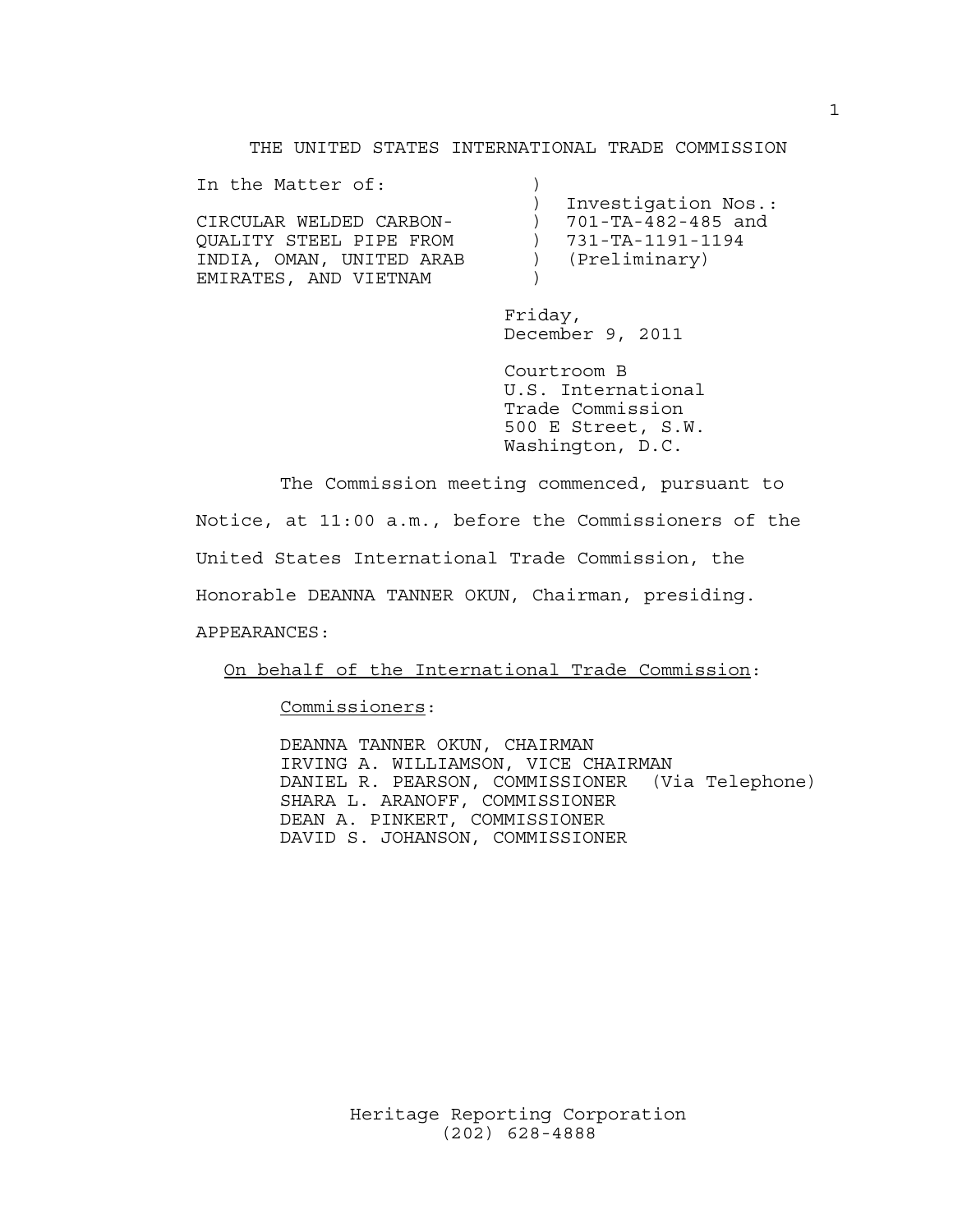APPEARANCES: (cont'd.)

Staff:

BILL BISHOP, HEARINGS AND MEETINGS COORDINATOR SHARON BELLAMY, HEARINGS AND MEETINGS ASSISTANT KEYSHA MARTINEZ, INVESTIGATOR NORMAN VAN TOAI, INTERNATIONAL TRADE ANALYST CLARK WORKMAN, ECONOMIST DAVID BOYLAND, ACCOUNTANT-AUDITOR KARL VON SCHRILTZ, ATTORNEY GEOFFREY CARLSON, ATTORNEY DOUGLAS CORKRAN, SUPERVISORY INVESTIGATOR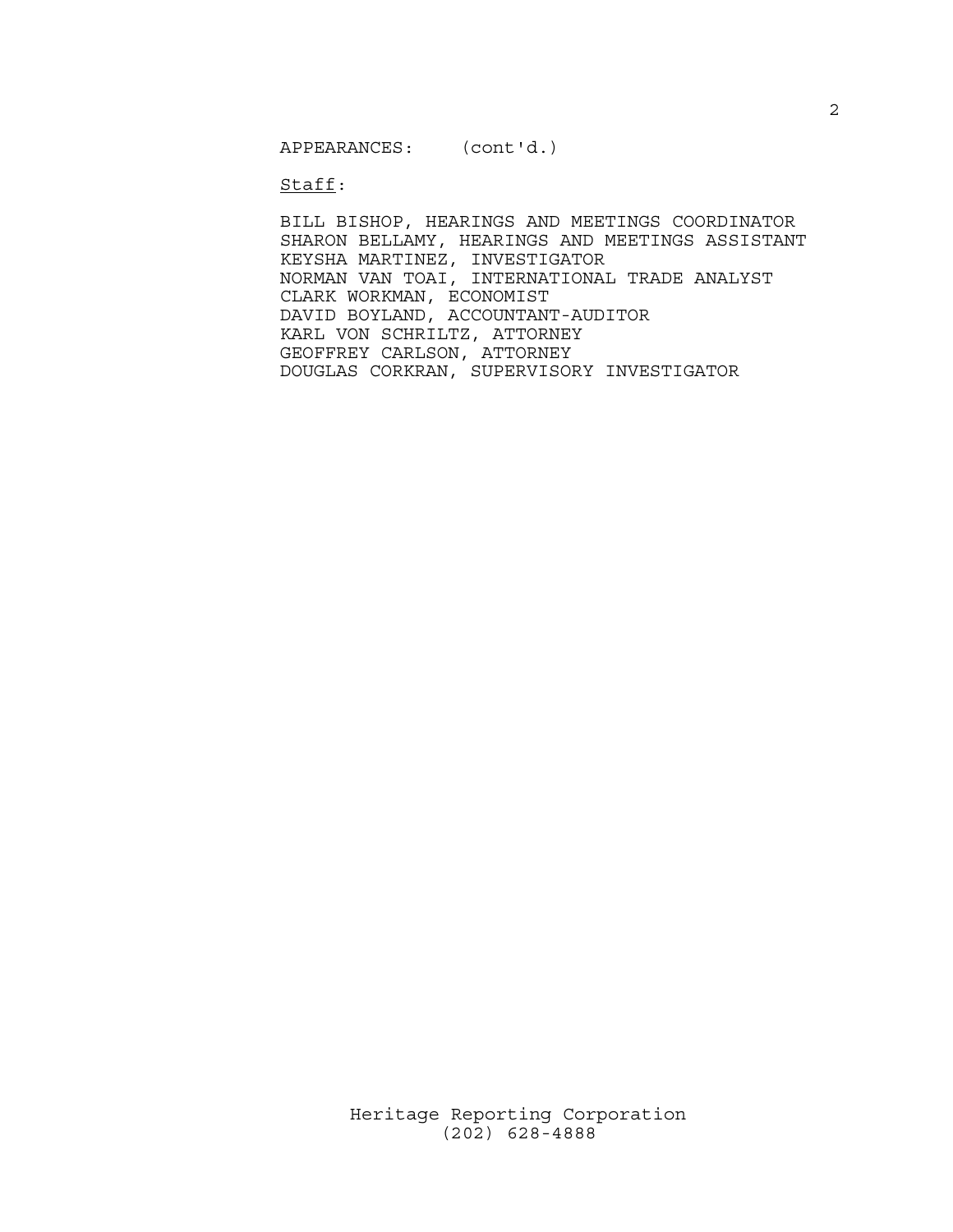# I N D E X

## PAGE

| AGENDA FOR FUTURE MEETING: NONE                                                                                                                                               | 4 |
|-------------------------------------------------------------------------------------------------------------------------------------------------------------------------------|---|
| MINUTES: NONE                                                                                                                                                                 | 4 |
| RATIFICATION LIST: NONE                                                                                                                                                       | 4 |
| VOTE IN INV. NOS. 701-TA-482-485 AND<br>731-TA-1191-1194 (PRELIMINARY), (CIRCULAR WELDED<br>CARBON-QUALITY STEEL PIPE FROM INDIA, OMAN,<br>UNITED ARAB EMIRATES, AND VIETNAM) | 4 |
| OUTSTANDING ACTION JACKETS: NONE                                                                                                                                              | 4 |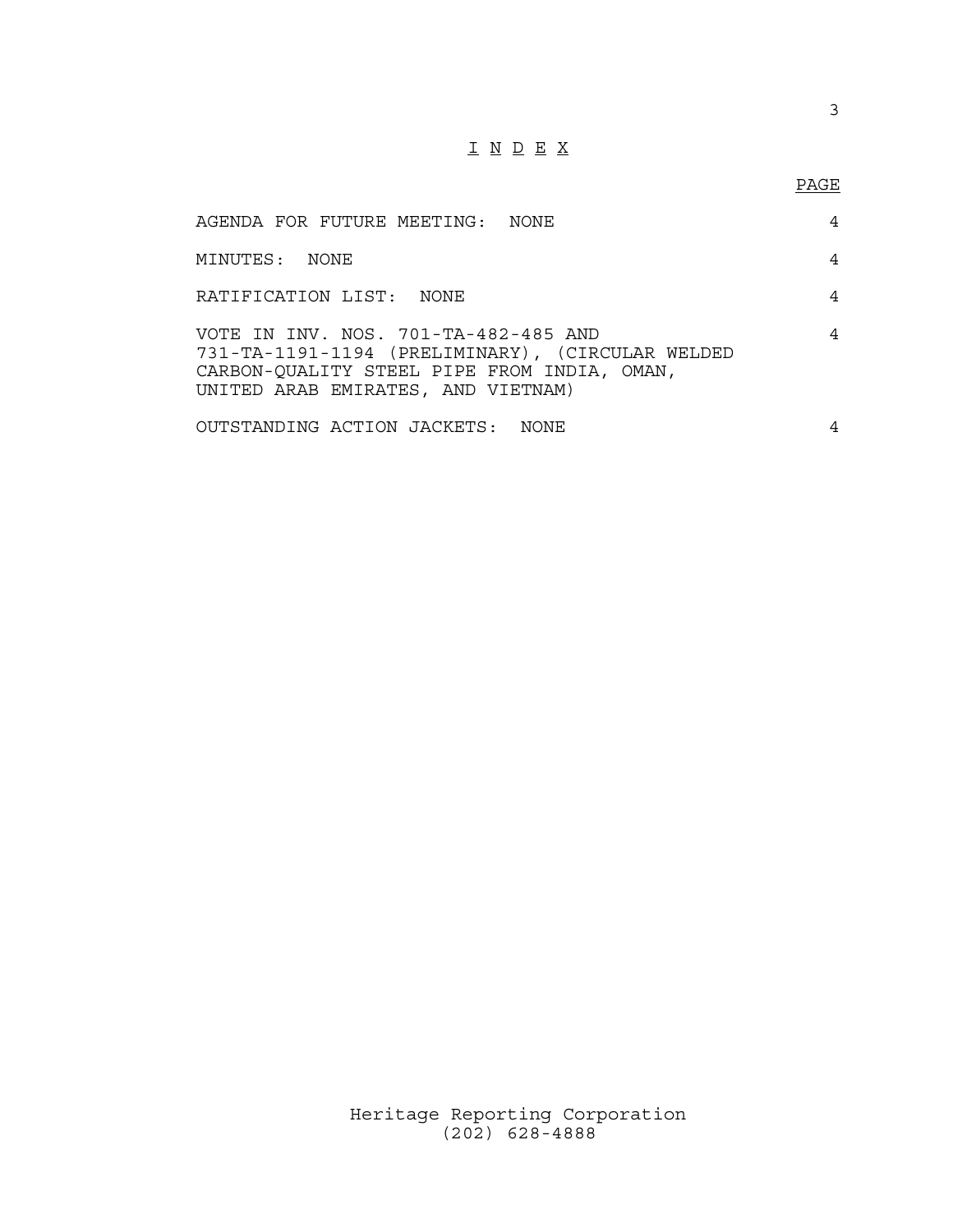| 1  | $\underline{P} \underline{R} \underline{O} \underline{C} \underline{E} \underline{E} \underline{D} \underline{I} \underline{N} \underline{G} \underline{S}$ |
|----|-------------------------------------------------------------------------------------------------------------------------------------------------------------|
| 2  | (11:00 a.m.)                                                                                                                                                |
| 3  | CHAIRMAN OKUN: This meeting of the U.S.                                                                                                                     |
| 4  | International Trade Commission will now come to order.                                                                                                      |
| 5  | Welcome to Commissioner Pearson, who is                                                                                                                     |
| 6  | participating by telephone.                                                                                                                                 |
| 7  | COMMISSIONER PEARSON: Good morning, Madam                                                                                                                   |
| 8  | Chairman.                                                                                                                                                   |
| 9  | CHAIRMAN OKUN: I would also like to take                                                                                                                    |
| 10 | this opportunity to welcome Commissioner David                                                                                                              |
| 11 | Johanson, who was sworn in on December 8, 2011, for                                                                                                         |
| 12 | the term expiring December 16, 2018.                                                                                                                        |
| 13 | Commissioner Johanson, would you like to say                                                                                                                |
| 14 | a few words?                                                                                                                                                |
| 15 | COMMISSIONER JOHANSON: Yes. Thank you,                                                                                                                      |
| 16 | Chairman Okun, for the kind introduction. I look                                                                                                            |
| 17 | forward to working with you and other Commissioners                                                                                                         |
| 18 | and staff of the International Trade Commission over                                                                                                        |
| 19 | the coming months and years.                                                                                                                                |
| 20 | Given that I just got sworn in about 25                                                                                                                     |
| 21 | hours ago, I'm not familiar with the current                                                                                                                |
| 22 | investigation so I will not be participating in                                                                                                             |
| 23 | today's vote.                                                                                                                                               |
| 24 | CHAIRMAN OKUN: Thank you. There is no                                                                                                                       |
| 25 | agenda for future meetings, minutes, ratification                                                                                                           |
|    |                                                                                                                                                             |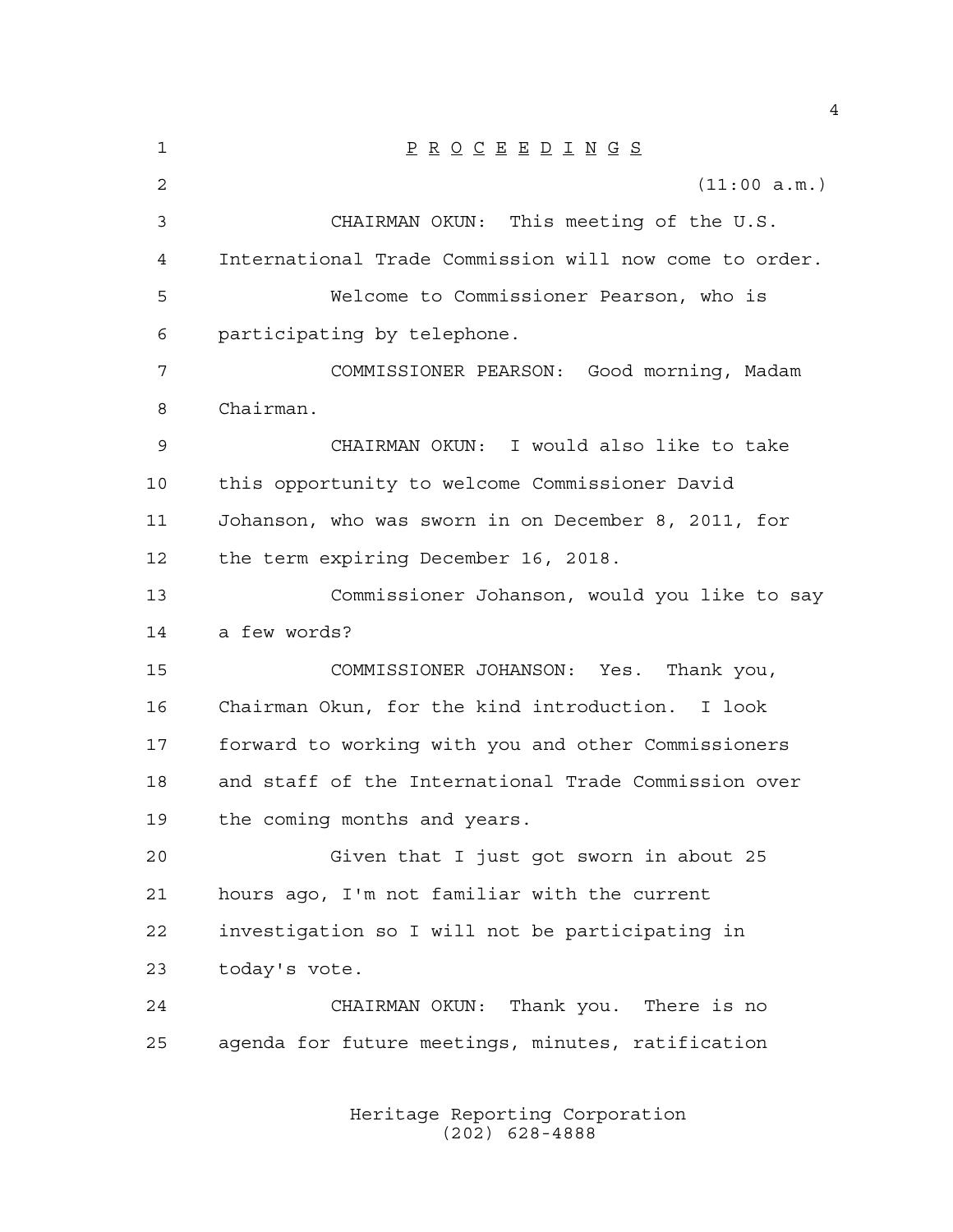lists or outstanding action jackets to consider. Therefore, we will turn to the vote in Investigation Nos. 701-TA-482-485 and 731-TA-1191-1194 (Preliminary), Circular Welded Carbon-Quality Steel Pipe From India, Oman, UAE, and Vietnam. Welcome, Mr. Corkran and the other members of the staff, who participated in this investigation. Are there any additions or corrections to the staff report? MR. CORKRAN: Douglas Corkran, Office of Investigations. Thank you, Chairman Okun. Staff proposes that the staff report for the subject investigations be revised in accordance with Memorandum INV-JJ-127 dated December 8, 2011. Staff has no further revisions. CHAIRMAN OKUN: Thank you. Is there any objection to approval of the staff report as revised? (No response.) CHAIRMAN OKUN: Hearing none, it is approved. Mr. Secretary, will you please call the roll? MR. BISHOP: Commissioner Pearson? COMMISSIONER PEARSON: I vote in the affirmative with respect to all investigations.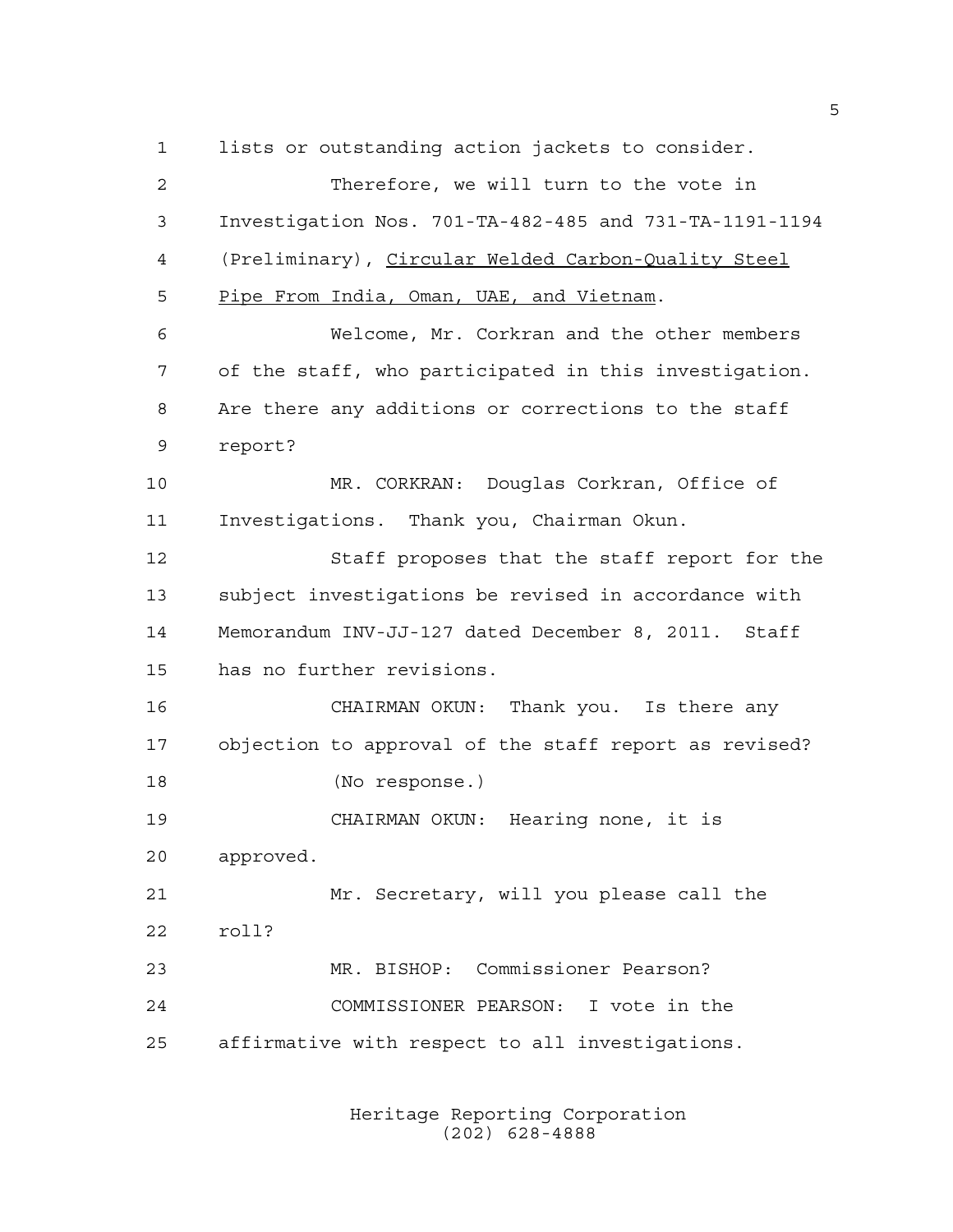MR. BISHOP: Commissioner Aranoff? COMMISSIONER ARANOFF: I vote in the affirmative. MR. BISHOP: Commissioner Williamson? VICE CHAIRMAN WILLIAMSON: I vote in the affirmative. MR. BISHOP: Commissioner Pinkert? COMMISSIONER PINKERT: I vote in the affirmative. MR. BISHOP: Commissioner Johanson is not participating. Commissioner Okun? CHAIRMAN OKUN: I vote in the affirmative. MR. BISHOP: Madam Chairman, the Commission has reached affirmative determinations. CHAIRMAN OKUN: Thank you. Further information regarding these determinations will be in the press release. Commissioners' opinions are currently scheduled to be transmitted to the Department of Commerce on or before December 19, 2011. Thank you again to all staff who participated in the investigation. Welcome again to Commissioner Johanson. With no other business to come before the Commission, this meeting is adjourned.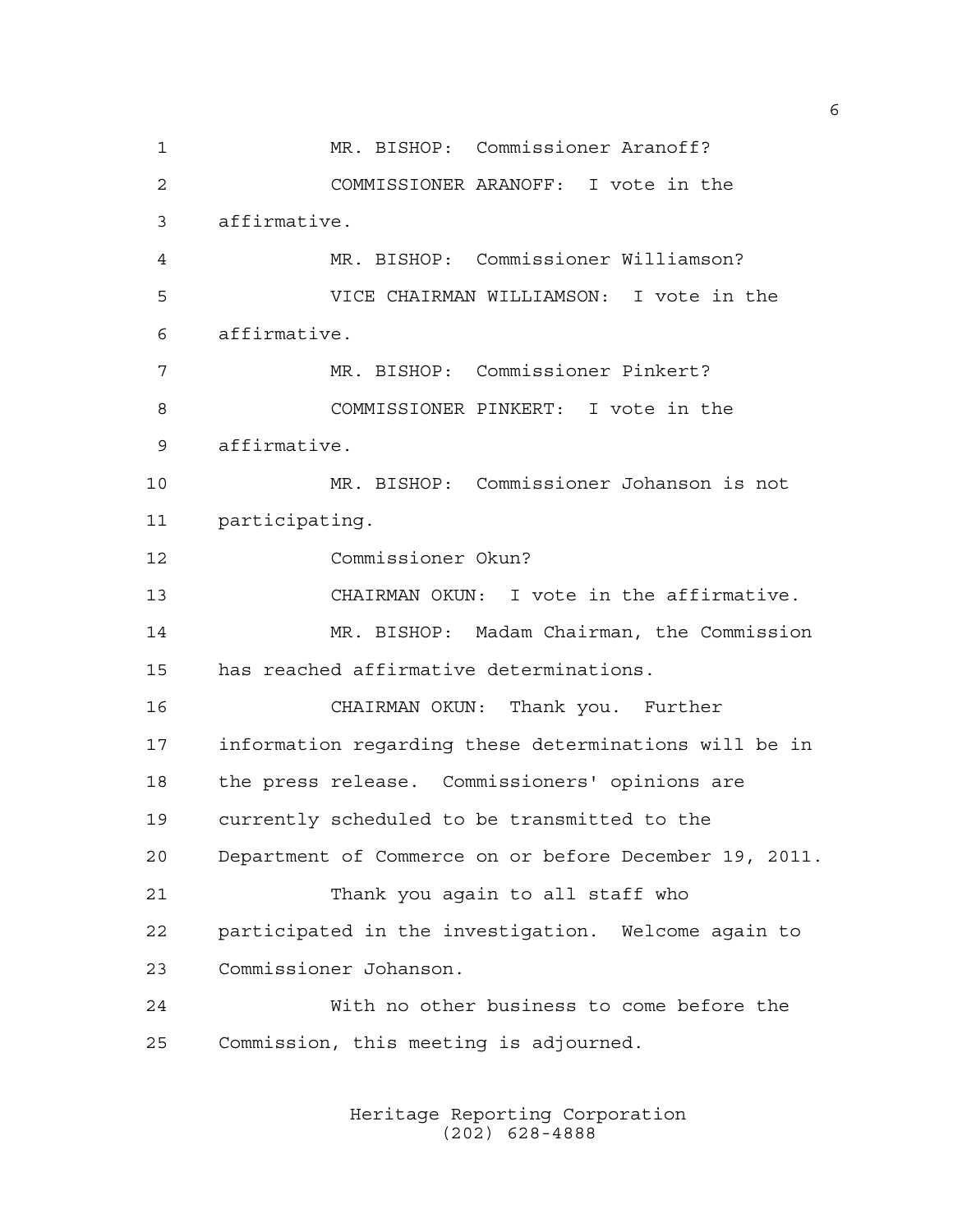| $\mathbf 1$      |               |  |  |  | (Whereupon, at 11:03 a.m., the Commission            |
|------------------|---------------|--|--|--|------------------------------------------------------|
| $\mathbf 2$      |               |  |  |  | meeting in the above-entitled matter was concluded.) |
| $\mathsf{3}$     | //            |  |  |  |                                                      |
| $\ensuremath{4}$ | $\!/\!$       |  |  |  |                                                      |
| 5                | $\!/\!$       |  |  |  |                                                      |
| $\epsilon$       | $\!/\!$       |  |  |  |                                                      |
| $\boldsymbol{7}$ | $\!/\!$       |  |  |  |                                                      |
| $\,8\,$          | $\!/\!$       |  |  |  |                                                      |
| $\mathsf 9$      | $\!/\!$       |  |  |  |                                                      |
| $1\,0$           | $\!/\!$       |  |  |  |                                                      |
| $11\,$           | $\!/\!$       |  |  |  |                                                      |
| $12\,$           | $\!/\!$       |  |  |  |                                                      |
| $13\,$           | $\!/\!$       |  |  |  |                                                      |
| $14\,$           | $\!/\!$       |  |  |  |                                                      |
| $15\,$           | $\!/\!$       |  |  |  |                                                      |
| 16               | $\!/\!$       |  |  |  |                                                      |
| $17\,$           | $\!/\!$       |  |  |  |                                                      |
| $18\,$           | $\sqrt{}$     |  |  |  |                                                      |
| 19               | $\!/\!$       |  |  |  |                                                      |
| 20               | $\frac{1}{2}$ |  |  |  |                                                      |
| 21               | $\!/\!$       |  |  |  |                                                      |
| 22               | $\frac{1}{2}$ |  |  |  |                                                      |
| 23               | $\frac{1}{2}$ |  |  |  |                                                      |
| $2\sqrt{4}$      | $\frac{1}{2}$ |  |  |  |                                                      |
| 25               | $\frac{1}{2}$ |  |  |  |                                                      |